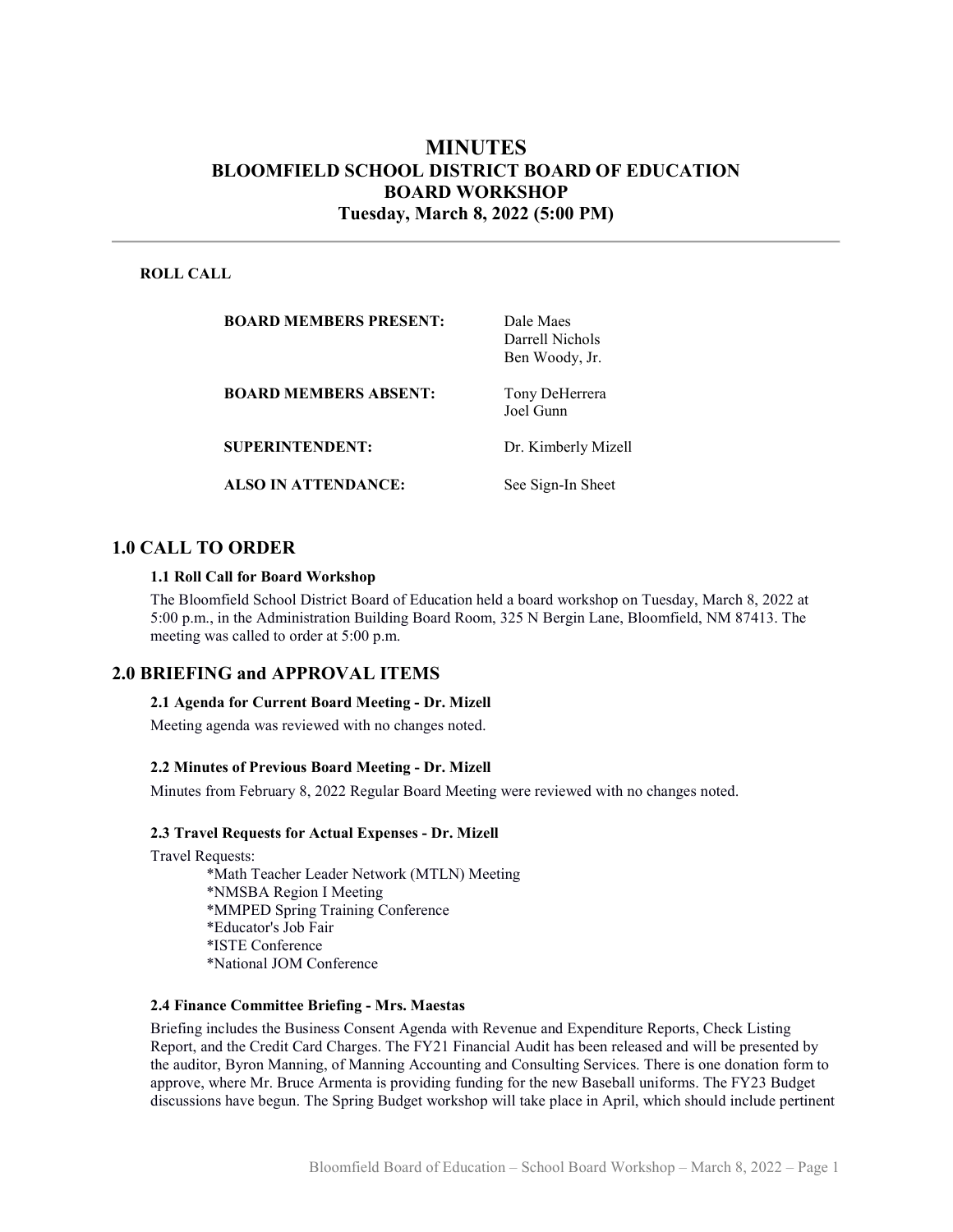budget information and a firm unit value. The General Appropriations Act includes language for all staff to receive a 3% increase retention stipend and the increase in base salary will remain for FY23.

Mr. Byron Manning and Mr. Chris Manning presented the FY21 Financial Audit. The Independent Auditor's Report noted an unmodified opinion, which is the best opinion possible. The District's statements of net position were reviewed, noting a positive balance where many districts are showing a negative position. The state of activities, balance sheet, and state of revenue and expenditures were also reviewed. The report of internal control shows no opinion, with no material weakness, significant deficiency or matters being identified. The report on compliance for each major program (Federal) also had a no opinion, with no material weakness or significant deficiency identified. There was one financial statement finding and no federal findings identified. Requesting Board approval for the FY21 financial audit.

### 2.5 Fundraiser Requests - Dr. Mizell

Fundraiser Requests:

Mesa Alta Jr High \*Spanish Class - Old Fashion Candy Sales Bloomfield High School \*Senior Class -Fuddruckers Give Back Night -Chipotle Grill Give Back Night -Aspen Leaf Yogurt Give Back Event -Krispy Kreme Donut Sales

#### 2.6 Activity Requests - Dr. Mizell

Activity Requests:

-BHS JROTC - State Championships -CYB PBIS Rewards - Main Event Entertainment -BHS JROTC - JCLC Fort Bliss Leadership Camp

### 2.7 New Computer Courses at Mesa Alta and Bloomfield High and Computer Curriculum for K-6 - Mrs. Weisheit

With the NMPED's approval of computer science standards for K-12, requesting the addition of a Computing Systems course for 7th, a Computer Technology course with internship for 12th, and implementation of computer science curriculum for grades K-6th.

### 3.0 DISCUSSION and REVIEW ITEMS

#### 3.1 Athletic Update - Mr. Tensay

Mr. Tensay reported on the NMAA updates and changes for the 2022-20203 school year. Updates include: football film requirements and submittal deadlines for footage, coaching staff week to include Saturday, allstar games to take place immediately following the sport season and the cumulative provision for freshmen athletes which now makes them eligible at the conclusion of the first semester. The changes set for 2022-2023 include: transfer students with specialized sports training, baseball bat regulations indicating only wooden bats, interscholastic eligibility for 8<sup>th</sup> graders to have a 'clean slate' entering into their freshmen year, boys' wrestling weight class moving from 14 to 13 classifications, and state qualification to follow the regional format for wrestling where teams would continue to compete in duals but qualify individually for state through regional qualifiers.

### 3.2 Equity Council Update - Dr. Mizell

Equity Council Members include: Dr. Mizell, Dale Maes, Tony DeHerrera, Joel Gunn, Ben Woody, Jr., Darrell Nichols, Desiraye Benavidez, Patricia Marquez, Veronica Tso, Verlynne Platero, and Chenoa Toledo. All were in attendance except Tony DeHerrera, Joel Gunn, Verlynne Platero, Veronica Tso and Chenoa Toledo.